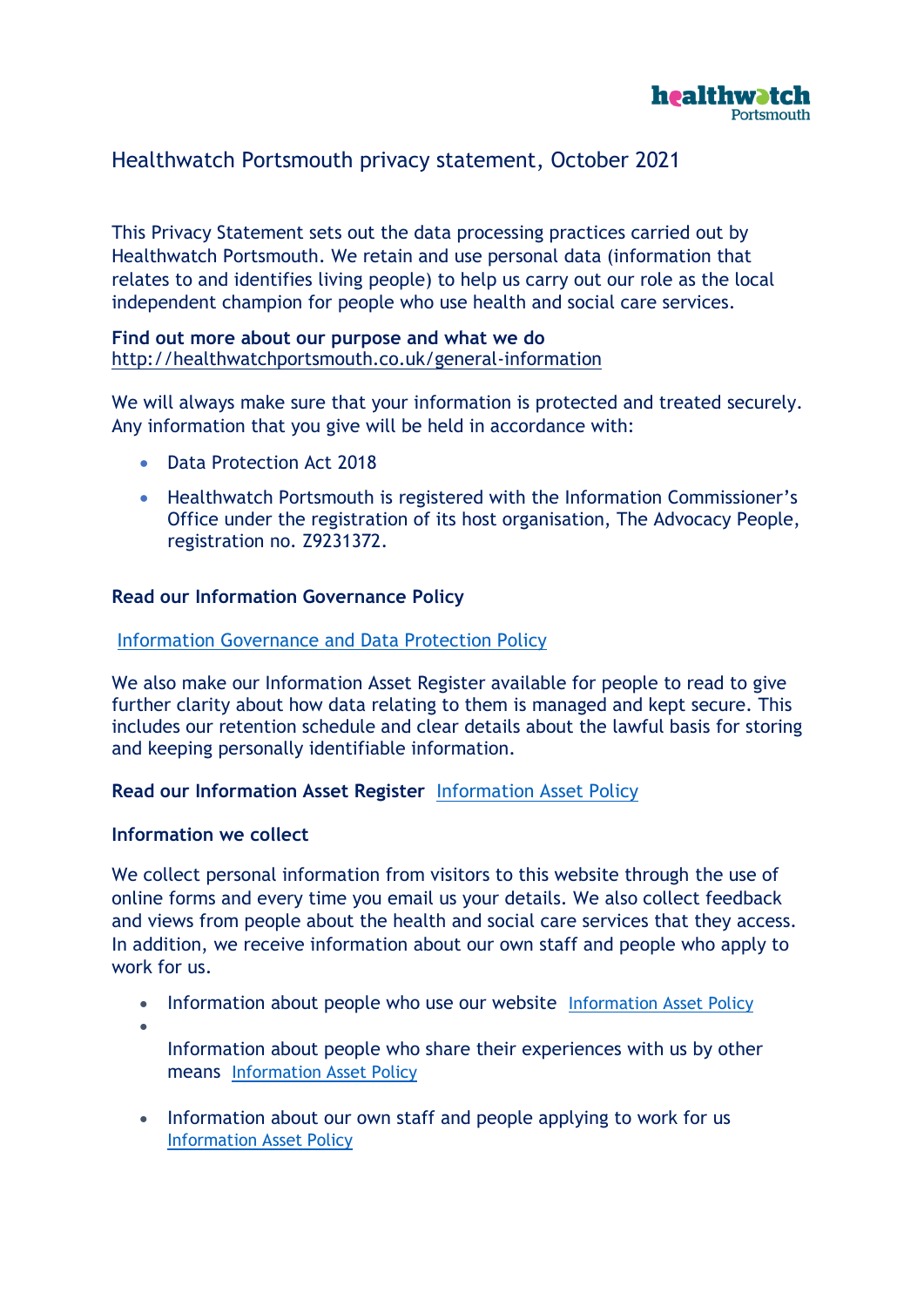## **Security**

We are strongly committed to data security and we take reasonable and appropriate steps to protect your personal information from unauthorised access, loss, misuse, alteration or corruption.

We have put in place physical, electronic, and managerial procedures to safeguard and secure the information you provide to us.

Only authorised employees and contractors under strict controls will have access to your personal information.

## **Information about people who use our website**

Please note that this statement does not cover links within this website to other websites.

When you browse through the information on this website, it does not store or capture your personal information. We do log your IP address (as it is automatically recognised by the web server) but this is only so you can download this website onto your device rather than for any tracking purpose; it is not used for any other purpose.

We will only collect personal information provided by you, such as:

- feedback from surveys and online forms
- email addresses
- phone numbers
- preferred means of communication.

## **Cookies**

Please be aware that some systems on our website require the use of cookies, but we will always state if this is the case. We will never collect and store information about you without your permission.

**Find out more about our use of Cookies Cookies** | Healthwatch

## **How we will use your personal information**

Personal information about you can be used for the following purposes:

- in our day-to-day work;
- to send you our newsletter where you have requested it;
- to respond to any queries you may have;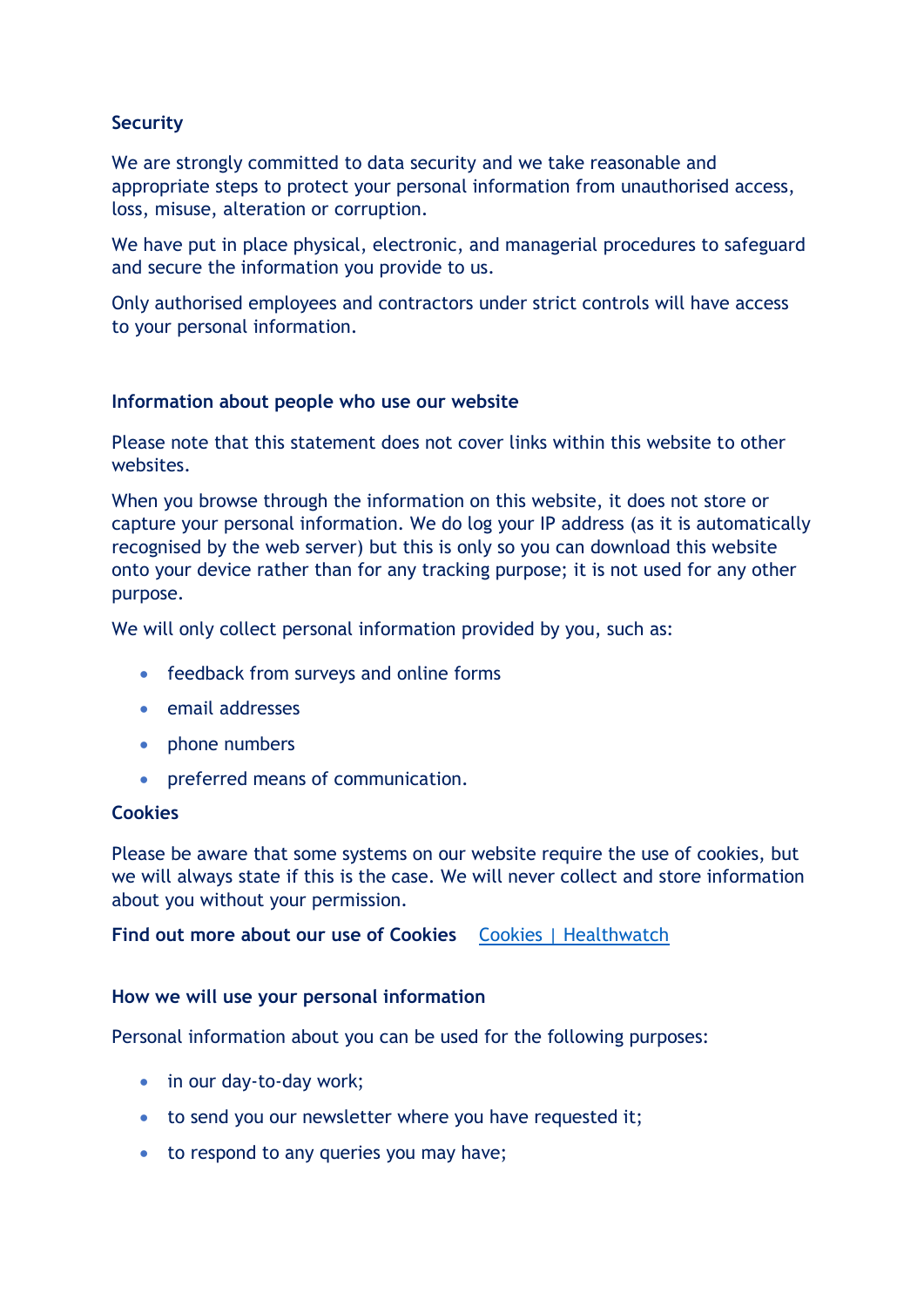• to improve the quality and safety of care.

This may include any personal information that you choose to share with us, but we will treat this as confidential and protect it accordingly.

We will never include your personal information in survey reports.

### **Signing up to our newsletter: our use of Mailchimp**

We use a third-party supplier [\(www.Mailchimp.com](http://www.mailchimp.com/) ) to provide our newsletter service. By subscribing to this service you will be agreeing to them handling your data.

The third-party supplier handles the data purely to provide this service on our behalf. This supplier follows the requirements of the Data Protection Act 1998 in how they obtain, handle and process your information and will not make your data available to anyone other than Healthwatch.

### **Information about people who share their experiences with us by other means**

There are a number of ways that we collect feedback from people about their experiences of using health and social care services day to day. Our staff will visit different health and social care settings as part of their role to evaluate how services are being delivered. We also receive phone calls and requests for information directly from members of the public as part of our signposting service. We also now receive information via a variety of social media channels, but always advise against sharing information in a public forum and will remove it if required.

Where personally identifiable information is collected we will ensure that we have your consent to keep it and we will be clear on how we intend to use your information. We will aim to anonymise information where we can but there may be instances where this is not possible in order to make change happen on your behalf.

There may be exceptional circumstances where we can and will keep the data without consent but we must have a lawful basis for doing so, such as for safeguarding purposes or if we believe you or someone else may be committing a serious criminal offense or a court says we have to.

We ensure that where consent is required it will be freely given, used only for agreed specific and unambiguous purposes and that you are well informed about how the information will be kept. This includes where it will be stored, details on security and for how long it will be kept. We will comply with current data protection legislation at all times.

Personal information may be collected with your consent through: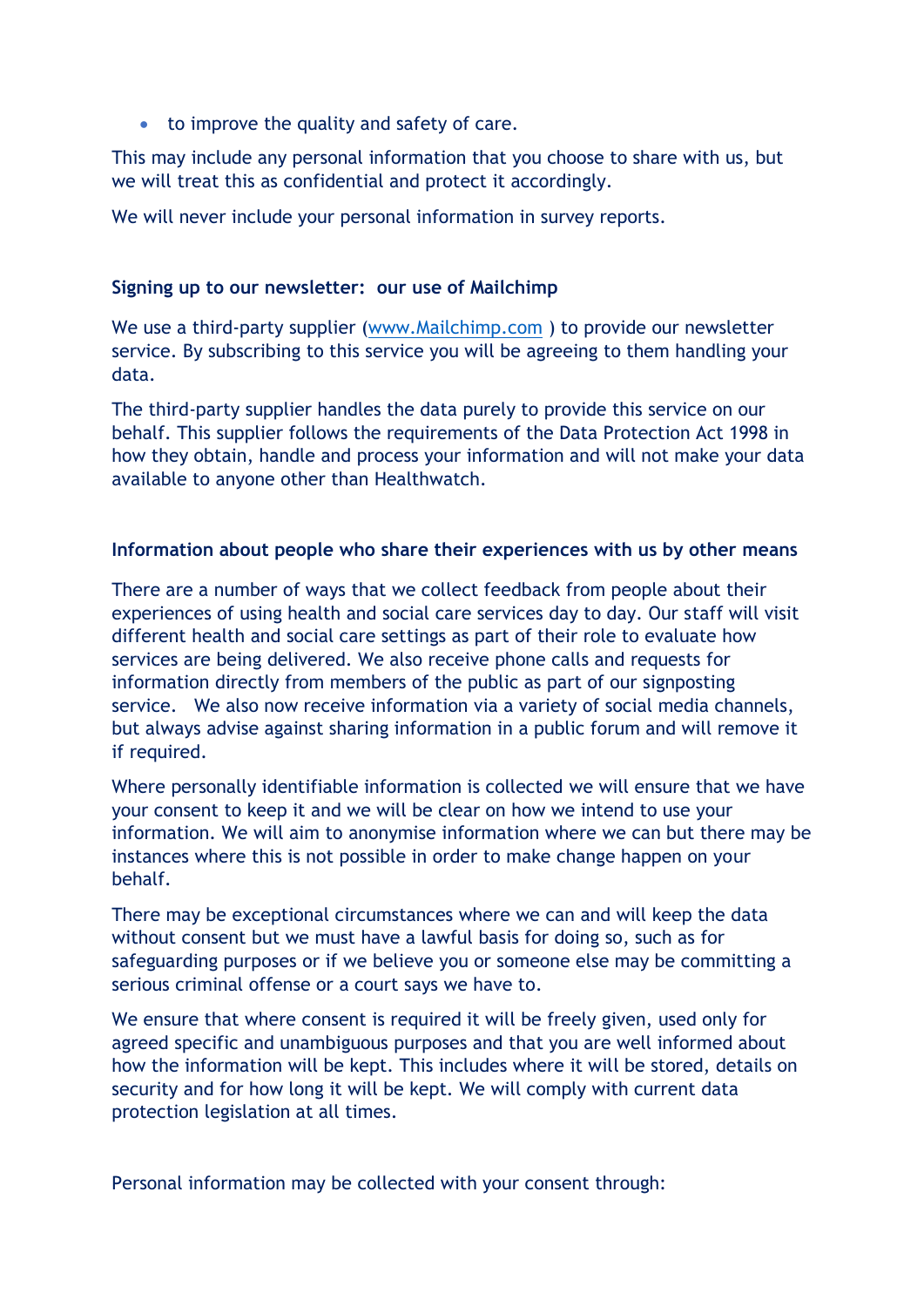- Our signposting and advice service
- When we receive feedback by phone, outreach work or through surveys
- Enter and View activity
- Events and focus groups

## **Personal data received from other sources**

On occasion we will receive information from the families, friends and carers of people who access health and social care services. We use this data to inform providers and commissioners to help them deliver services that work for you.

Where it is practically possible, we will make sure that we have your consent to use information that is about you. We will only process your personal data where there is a lawful basis to do so under current data protection legislation.

## **Publishing information**

In most circumstances we anonymise our data to ensure that a person cannot be identified unless this has been otherwise agreed and consent has been given.

## **Sharing your data with Healthwatch England**

We are required to share information with Healthwatch England to ensure that your views are considered at a national level. This enables them to analyse service provision across the country and supply the Department of Health and national commissioners with the information you provide.

[Find out more about Healthwatch England's purpose and what they do.](https://www.healthwatch.co.uk/about-us) The information we provide to Healthwatch England contains no personally identifiable data. Any information that is used for national publications is anonymised and will only be used with the consent of a local Healthwatch.

## **Our data systems**

Healthwatch England provides a secure digital system for local Healthwatch to manage their data. Other organisations process the data contained within it on behalf of local Healthwatch and a Data Processing Agreement is in place to ensure that this is held securely and according to current data protection legislation.

Healthwatch England is a committee of the Care Quality Commission (CQC) but acts independently. These organisations must comply with all legal requirements and do not reuse any data for any other reason or make it available to others.

**Information about our own staff and people applying to work with us**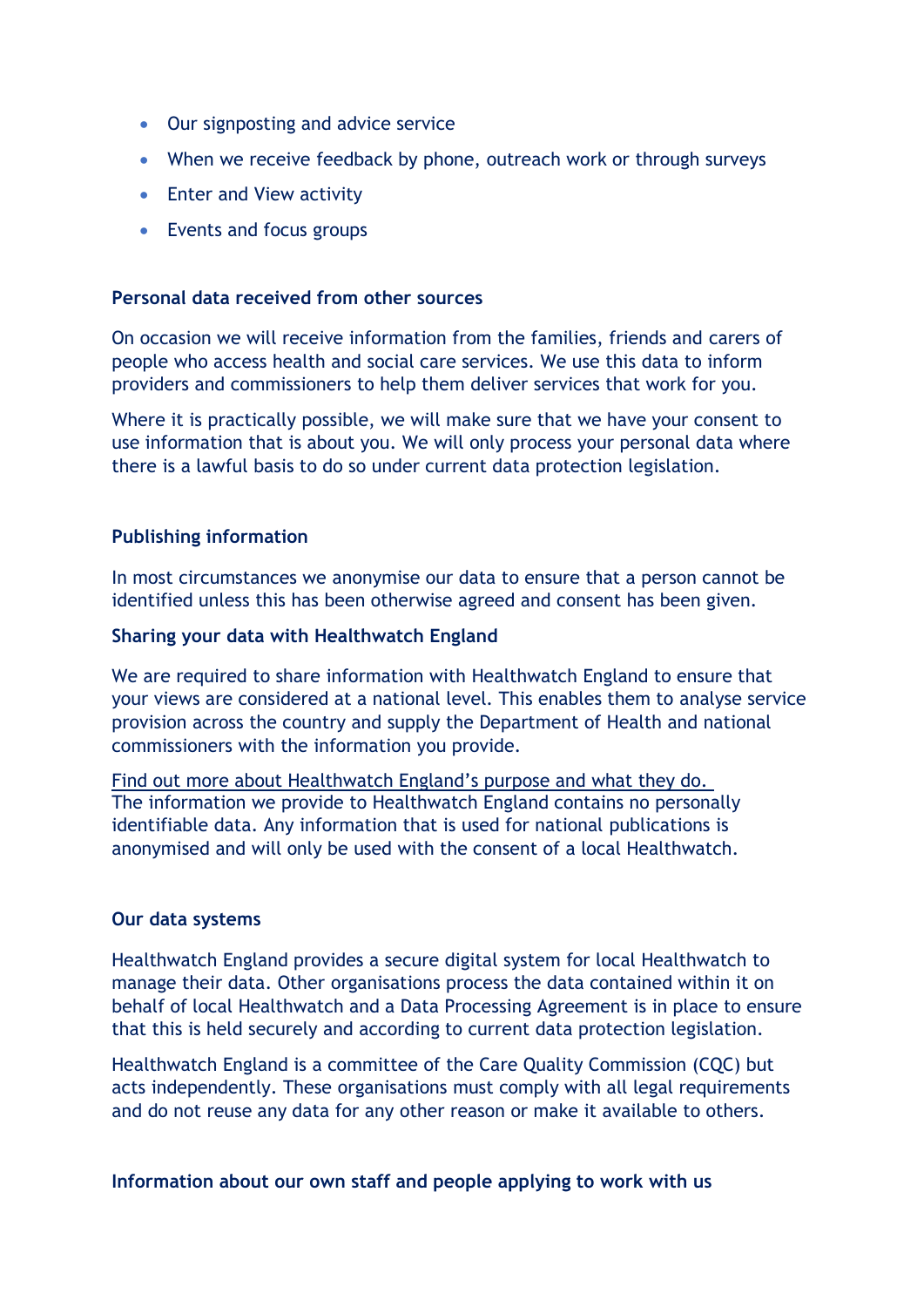We need to process personal data about our own staff (and people applying to work for us) so that we can carry out our role and meet our legal and contractual responsibilities as an employer.

The personal data that we process includes information about racial or ethnic origin, religion, disability, gender and sexuality. We use this information to check we are promoting and ensuring diversity in our workforce and to make sure we are complying with equalities legislation.

Our employees decide whether or not to share this monitoring data with us and can choose to withdraw their consent for this at any time. Employees who wish to withdraw their consent for us to process this data can let us know.

Other personal data that we are required to process includes information on qualifications and experience, pay and performance, contact details and bank details.

We check that people who work for us are fit and suitable for their roles. This may include asking people to undertake [Disclosure and Barring Service](https://www.gov.uk/government/organisations/disclosure-and-barring-service) (DBS) checks.

People joining Healthwatch Portsmouth will be asked to complete a 'declaration of interests' form to identify any services with which they have close links (for example, because they have previously worked there or because the service is run by a close relative) or any other issues which could cause a perceived conflict of interest. Staff are regularly asked to update these forms.

### [Conflict of Interest Policy](https://www.healthwatchportsmouth.co.uk/wp-content/uploads/2021/09/HWP-Conflicts-of-Interest-policy.pdf)

## [Declaration of Interest Form](https://www.healthwatchportsmouth.co.uk/wp-content/uploads/2021/09/HWP-Declaration-of-Interest-form.pdf)

We also publish some information about our staff, including the names and work contact details of people in some roles.

#### **How we share information with other organisations**

We only share personal information with other organisations where it is lawful to so and in accordance with our Information Governance Policy. Information is shared in order to fulfil our remit which is to pass on your experiences of care to help improve them on your behalf.

We work with Healthwatch England, the Care Quality Commission (CQC), local commissioners, NHS Improvement and our local authority to make this happen. We can also engage external suppliers to process personal information on our behalf.

We will only disclose your personal information where we have your consent to do so, or where there is another very good reason to make the disclosure – for example, we may disclose information to CQC or a local authority where we think it is necessary to do so in order to protect a vulnerable person from abuse or harm. Any such disclosure will be made in accordance with the requirements of the current data protection legislation.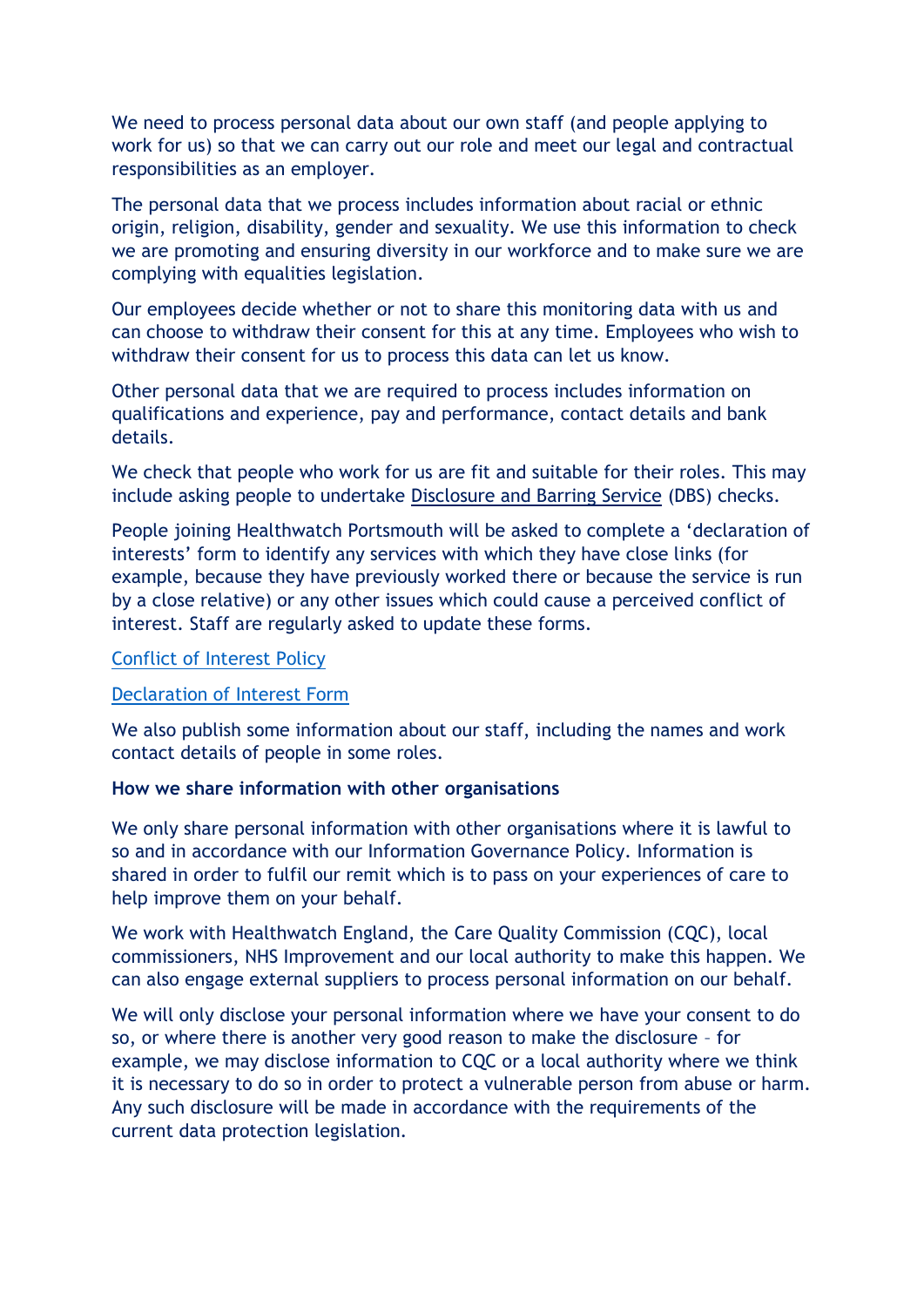Wherever possible, we will ensure that any information that we share or disclose is anonymised, so as to ensure that you cannot be identified from it.

We sometimes use other organisations to process personal data on our behalf. Where we do this, those companies are required to follow the same rules and information security requirements as us, outlined in a Data Processing Contract. They are not permitted to use reuse the data for other purposes.

### **Retention and disposal of personal data**

We comply with our host organisation's privacy policy which includes how they retain and dispose of personal data. [Privacy Policy | The Advocacy People](https://www.theadvocacypeople.org.uk/privacy)

This policy explains how long we keep different types of records and documents for, including records and documents containing personal data. Personal data is deleted or securely destroyed at the end of its retention period. We :

• Keep your information up to date, when necessary.

•Only keep your information for as long as we need it, after which it will be destroyed.

- Protect your information from unauthorised or accidental disclosure.
- Provide you with a copy of your personal information on request.
- Correct inaccurate or misleading data as soon as possible.

#### **Your rights**

By providing us with your personal information, including sensitive information such as medical details, you consent to the collection and use of this information in accordance with the purposes described in our Privacy Policy.

We take appropriate measures to ensure that the personal information disclosed to us is kept secure, accurate, and up to date. We will ensure that your personal information is kept only for so long as is necessary for the purposes for which it was collected and is securely destroyed in accordance with our data retention and disposal policy – see our Data Protection Policy.

You have the right to see what personal data we hold about you and to request a copy.

You have a right to object to the processing your personal information, or for any information held about you to be corrected. Such a request should be made in writing and we will take steps to amend, or to delete your identifying information and stopping processing your data. However, we may retain other information that cannot specifically be used to identify you and are required to do this for contractual and compliance reasons.

#### **Our contact details and key roles**

To request a copy of your personal data or make any other enquiry under this policy contact Siobhain McCurrach, Healthwatch Portsmouth Manager